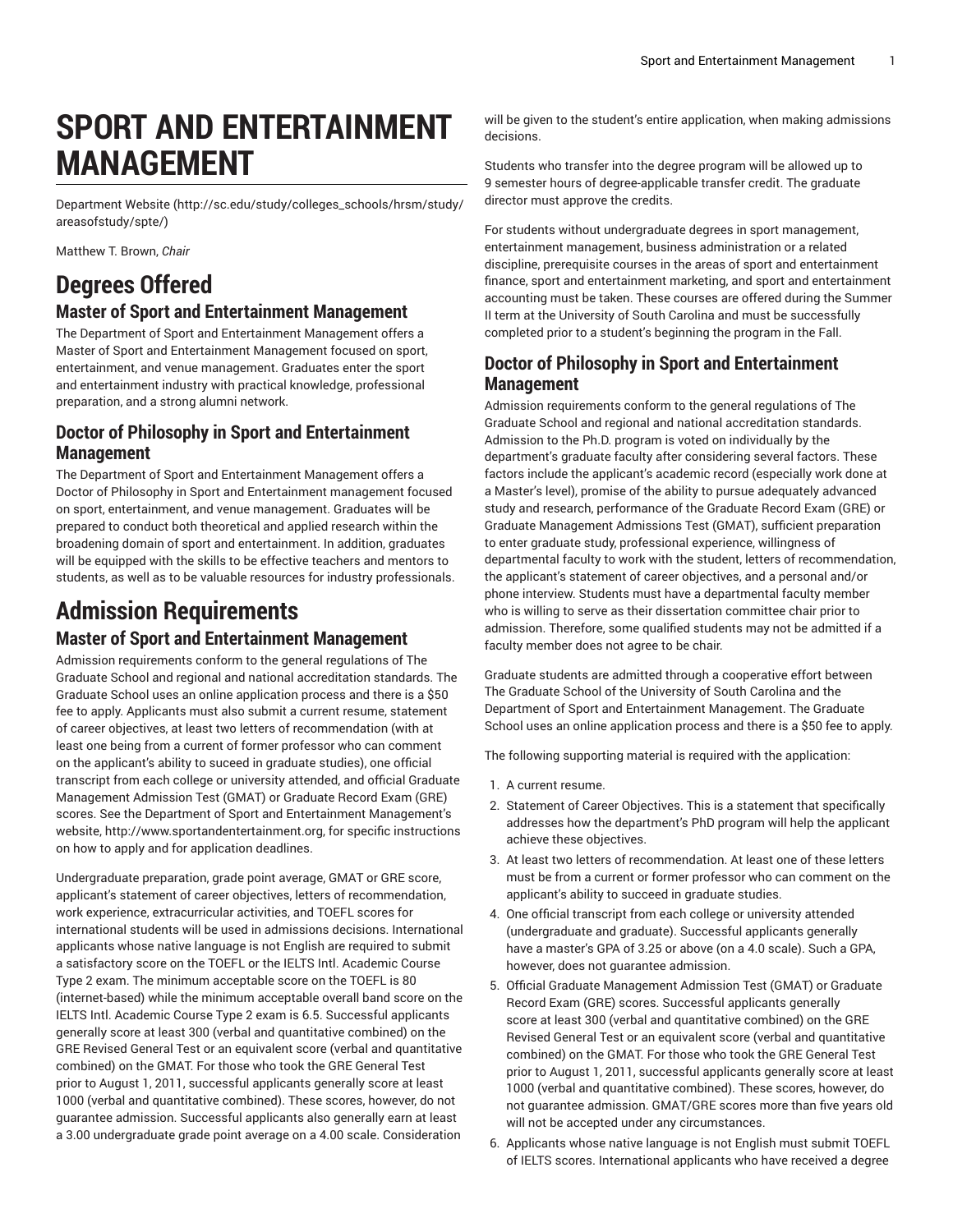from a college or university in the United States are not required to submit a TOEFL or IELTS. The minimum acceptable score on the TOEFL is 80 (internet-based) while the minimum acceptable overall band score on the IELTS Inti. Academic Course Type 2 exam is 6.5.

## **Programs**

- Sport and [Entertainment](https://academicbulletins.sc.edu/graduate/hospitality-retail-sport-management/sport-entertainment-management/sport-entertainment-management-msem/) Management, M.S.E.M. [\(https://](https://academicbulletins.sc.edu/graduate/hospitality-retail-sport-management/sport-entertainment-management/sport-entertainment-management-msem/) [academicbulletins.sc.edu/graduate/hospitality-retail-sport](https://academicbulletins.sc.edu/graduate/hospitality-retail-sport-management/sport-entertainment-management/sport-entertainment-management-msem/)[management/sport-entertainment-management/sport-entertainment](https://academicbulletins.sc.edu/graduate/hospitality-retail-sport-management/sport-entertainment-management/sport-entertainment-management-msem/)[management-msem/](https://academicbulletins.sc.edu/graduate/hospitality-retail-sport-management/sport-entertainment-management/sport-entertainment-management-msem/))
- Sport and [Entertainment](https://academicbulletins.sc.edu/graduate/hospitality-retail-sport-management/sport-entertainment-management/sport-entertainment-management-phd/) Management, Ph.D. ([https://](https://academicbulletins.sc.edu/graduate/hospitality-retail-sport-management/sport-entertainment-management/sport-entertainment-management-phd/) [academicbulletins.sc.edu/graduate/hospitality-retail-sport](https://academicbulletins.sc.edu/graduate/hospitality-retail-sport-management/sport-entertainment-management/sport-entertainment-management-phd/)[management/sport-entertainment-management/sport-entertainment](https://academicbulletins.sc.edu/graduate/hospitality-retail-sport-management/sport-entertainment-management/sport-entertainment-management-phd/)[management-phd/\)](https://academicbulletins.sc.edu/graduate/hospitality-retail-sport-management/sport-entertainment-management/sport-entertainment-management-phd/)

## **Courses**

#### **HRSM 700 - Quantitative Methods in HRSM (3 Credits)**

This course introduces the basic knowledge of quantitative concepts, principles, and methods necessary for scientific investigation of research problems related to hospitality, retail, and sport management **Corequisite:** C or better in HRSM 788.

#### **HRSM 787 - Global Seminar in Hospitality, Retail, Sport & Technology Management (3 Credits)**

This is an interdisciplinary learning experience where students apply major specific constructs and current trends in hospitality, retail, sport and technology management in a study abroad context. Students will visit destinations and venues where they will interact with on site management. This course is for HRSM graduate students only and requires permission of the departmental graduate director. This course may be repeated twice for credit.

#### **HRSM 788 - Business Research and Analytics in Hospitality, Retail and Sports Management (3 Credits)**

The course is structured to help students apply business research methods in the field of hospitality/tourism, retail, and sport management. This course will provide the student with an understanding of the process and the tools to support business problem identification, research design, information/data collection, data analytics, result visualization, and managerial decision-making of business cases.

#### **HRSM 795 - Field Project in Hospitality, Retail, and Sport Management (6 Credits)**

Work experience and participation in management decision-making in a hospitality/tourism, retail, or sport/entertainment business environment. Positions assigned on an individual basis with emphasis on oral and written communication skills, planning, and problem solving.

#### **HRSM 888 - Research Design in Hospitality, Retail, and Sport Management (3 Credits)**

The principles of research design, focusing on the application of these principles as they apply to sport and entertainment, hospitality, and/or tourism management.

#### **SPTE 501 - Trends and Issues in Sport and Entertainment Management (3 Credits)**

Trends and Issues in Sport and Entertainment Management.

**SPTE 545 - Managing Part-Time Employees and Volunteers (3 Credits)** Recruiting, hiring, training, and retaining part-time employees and volunteers in sport and entertainment.

#### **SPTE 550 - The Business of Esports (3 Credits)**

This course is designed to provide students with an overview of the business of esports. It will focus on the history of video games from creation to the present and will also cover the various business elements of the modern, competitive esports environment.

#### **SPTE 560 - Performing Arts Management and Leadership (3 Credits)**

The study of performing arts management as it relates to nonprofits and organizational structure.

**Prerequisites:** C or better in SPTE 202 and SPTE 380.

**Graduation with Leadership Distinction:** GLD: Professional and Civic Engagement Leadership Experiences

#### **SPTE 565 - Business of Broadway (3 Credits)**

The study of the management of Broadway productions from script to play, including the creative process, business ventures, production houses, and investor relations.

**Prerequisites:** SPTE 202 and SPTE 380; C or higher for SPTE majors.

#### **SPTE 570 - Special Topics in Global Sport (3 Credits)**

This course examines a variety of global sport and entertainment management issues. The emphasis will be on an understanding of the concepts related to the sport and entertainment management in an international setting. Content varies by title. May be repeated once. **Graduation with Leadership Distinction:** GLD: Professional and Civic Engagement Leadership Experiences

**SPTE 580 - Business Principles in Sport Management. (3 Credits)** Business principles in the management of public and private sector sport programs.

#### **SPTE 585 - Sports Economics (3 Credits)**

This course focuses on issues relevant to sport, entertainment, and related industries. The goal of the class will be for students to understand both basic and complex concepts within economics in a sport and entertainment context, in order to grasp the importance of economic decision-making.

**SPTE 590 - Special Topics in Live Entertainment and Sport (3 Credits)** Investigation of Special topics pertinent to the sport and entertainment management industry. Content varies by title. May be repeated twice.

**SPTE 635 - Sport and Entertainment Event Development (3 Credits)** Business concepts needed to develop sport and entertainment special events.

**SPTE 640 - Venue Management: Principles and Practices (3 Credits)** Managing public assembly facilities and venues. **Prerequisites:** SPTE 203 or equivalent.

#### **SPTE 650 - Integrated Marketing Communication in Sport and Entertainment (3 Credits)**

Use of integrated marketing communication concepts, theories, and strategies in sport and entertainment. **Prerequisites:** MKTG 350.

**SPTE 655 - Social Media in Live Entertainment and Sport (3 Credits)** In-depth investigation of social networks, digital platforms, and online marketing for the live entertainment and sport industries.

#### **SPTE 701 - Management in the Sport and Entertainment Industry (3 Credits)**

Management principles in the sport and entertainment industry.